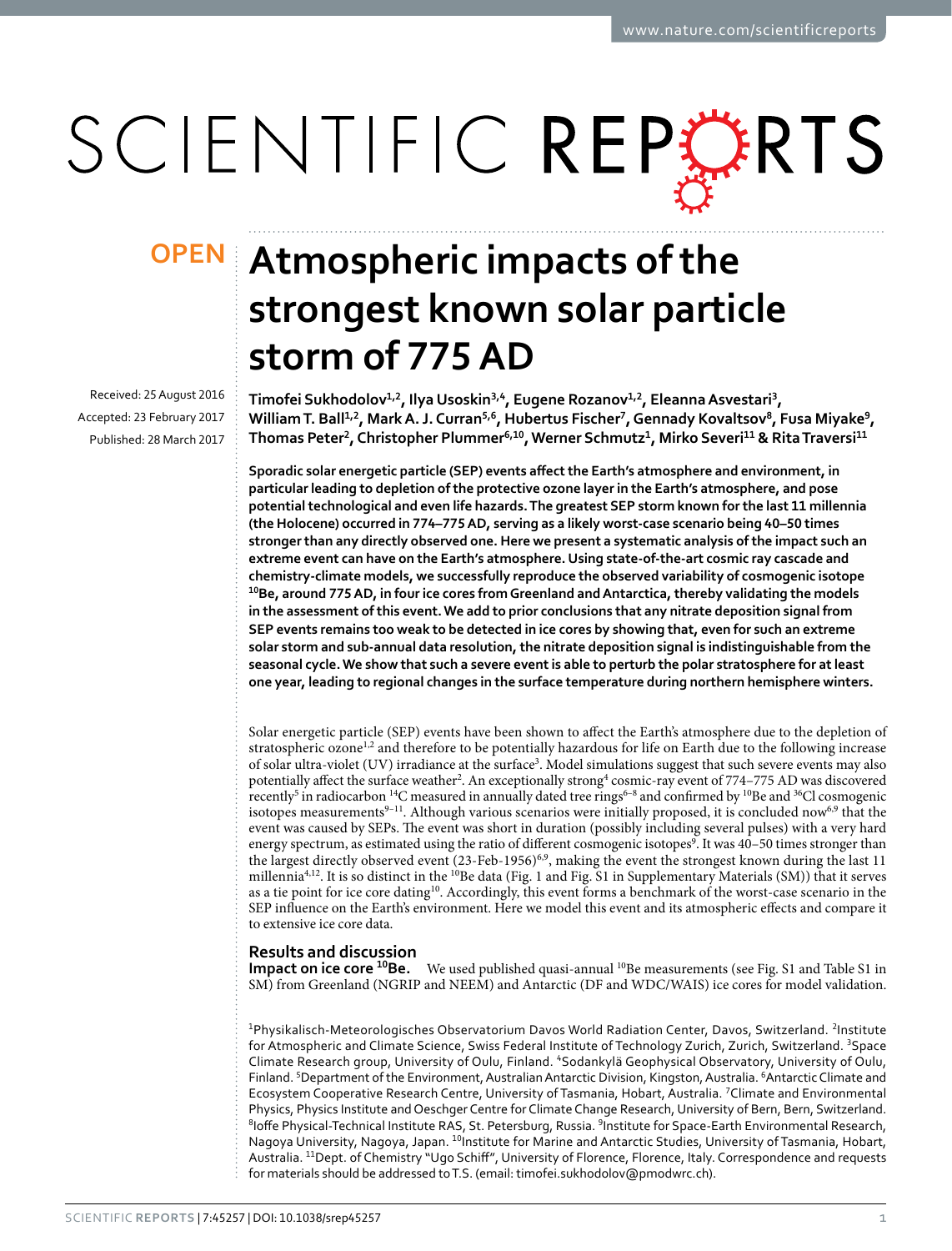

<span id="page-1-0"></span>Figure 1. Annual depositional fluxes of <sup>10</sup>Be at four sites analyzed for the period around 775 AD. Panels A through D correspond to Dome Fuji (Antarctica), WDC (Antarctica), NGRIP (Greenland) and NEEM (Greenland), respectively. Red lines with error bars depict the measured data, while blue lines depict the modeled <sup>10</sup>Be flux for the boreal Autumn scenario. Blue shaded area represents the 1σ model uncertainty. All curves are 3-yr running means and scaled to match the GCR-induced level for years 7–17. Years are given relative to the peak year. See Supplementary Tables S1–2 online for the sites and scenarios details.

Because of dating uncertainties<sup>10</sup> we adjusted all observations to match the peak at relative year 0. For all sites, we computed the expected <sup>10</sup>Be deposition for four injection scenarios and 5 ensemble members (see Methods sec-tion). Due to model uncertainties<sup>6,[13](#page-7-9)</sup>, we rescaled simulated <sup>10</sup>Be fluxes by an ad-hoc factor of 0.79-1.88 (Table S2 in SM) to match the <sup>10</sup>Be data for relative years 7-17 when the event related peak ceased and the production was determined by galactic cosmic rays (GCR). The model underestimates deposition in Antarctica (scaling factors 1.42 and 1.88 for DF and WDC/WAIS, respectively), but yields a better agreement in Greenland (1.00 and 0.79 for NGRIP and NEEM). This is likely related to a simplified deposition scheme that isn't able to resolve regional distribution in deposition flux sufficiently. However, the model results are representative for a hemispheric estimate, which after local rescaling is sufficient for the analysis of relative annual variability, as used in our study. [Figure 1](#page-1-0)  shows that the scaled modelling results reproduce well the 11-year solar cycle, both in phase and amplitude,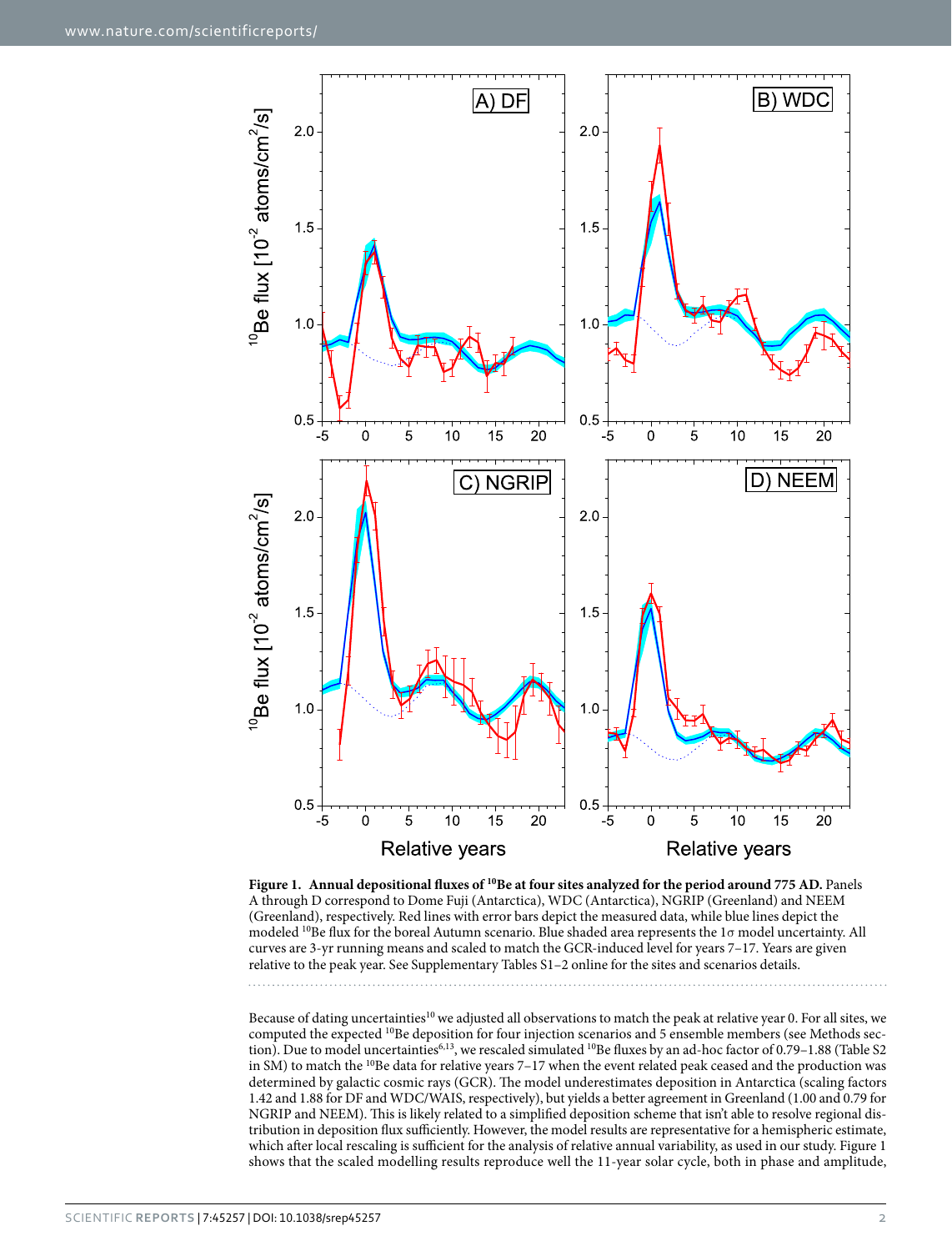

<span id="page-2-0"></span>**Figure 2. Measured concentrations of nitrate in several polar ice cores around 775 AD (see Table S1).**  Panel A: Law Dome, data with about monthly resolution; dating uncertainty is  $\pm$ 7 year. Panel B: Talos Dome, data with quarterly resolution. Panel C: Annual data from EPICA Dome C. Panel D: data from GISP2. Dating uncertainty of these three data sets can be also on the order of a several years. Panel E: NEEM, data with about 20 samples per year time resolution; note that the  $NO<sub>3</sub>$  data is from the NEEM main core, while the <sup>10</sup>Be peak at 774–775 was derived on a shallow core close-by (NEEM-S1). The relative dating uncertainty of these two neighboring cores should not be more than a few years and clearly smaller than 7 years. Within this uncertainty no NO3 peak is found in the NEEM main core. The vertical red dashed line depicts the proposed year of the SEP event.

except for DF, where high depositional noise in this very low accumulation rate area due to wind reworking may obliterate the 11-year cycle. The model also well reproduces the scaled SEP-induced peak, i.e., the integrated <sup>10</sup>Be SEP-signal is consistent with the data within 10–20% (Table S2).

Atmospheric transport of <sup>10</sup>Be produced in the stratosphere depends on the large-scale stratospheric circulation, which in turn depends on the season when the production occurred. Based on  $^{14}C$  data analysis $^7$  $^7$ , there were some estimates of the potential season of occurrence for this event, favoring Spring. Here we also addressed this question on a basis of <sup>10</sup>Be analysis by simulating the event to appear in different seasons (see Methods and Fig. S2). Analyzing the Pearson correlation between the measured and modeled signals and the shape of the peak, we found that the event occurred most likely in boreal Autumn, whereas Spring is less likely according to the Greenland data (Supplementary Table S2). Note, that our estimate is strongly related to the shape of the peak in <sup>10</sup>Be observations in both hemispheres. If the seasonal timing of the event is also affected by non-equidistant sam-pling in time in the ice cores<sup>[9](#page-7-6)</sup>, our conclusions on the event timing may be incorrect. Further results presented in this paper are mainly based on our Autumn estimate, but for comparison of the possible climate/chemistry effects we also performed simulations for the Spring estimate.

**Impact on ice core nitrate.** A strong SEP event can affect atmospheric chemistry through the production of  $HO_x (H+OH+HO_2)$  and  $NO_x (NO+NO_2)$  from  $N_2$  and  $O_2$  ionization, mainly in the polar stratosphere and mesosphere<sup>1[,2](#page-7-1),[14](#page-7-11)</sup>. Since NO<sub>x</sub> is a precursor for atmospheric nitrate, it was suggested that strong SEP events can be detected as sharp spikes in records of nitrate in polar ice<sup>[15](#page-7-12)</sup>. However, this was debated both experimentally for the Carrington event<sup>16</sup> and theoretically<sup>17</sup>. If a nitrate record was indeed a proxy for strong SEP events of the past<sup>11,18</sup>, the extreme event of 774 AD would be clearly identified in polar nitrate series. Accordingly, an analysis of an extreme SEP event is a crucial point to ultimately resolve this question.

We investigate this possibility with both observational and modelled nitrate content in polar ice cores at annual and sub-annual resolutions (see Methods). No clear spikes potentially related to SEP-events were found in any of the 5 series analyzed around 774 AD even considering the possible dating uncertainties of few years ([Fig. 2\)](#page-2-0). There are small peaks in the Law Dome and Talos Dome series, but they are indistinguishable from the variability in the records. Also it is worth to mention that no obvious spike is found in 5-cm resolution NGRIP data around 775 AD (not shown, A. Svensson, private communication, Aug. 2016). While the time resolution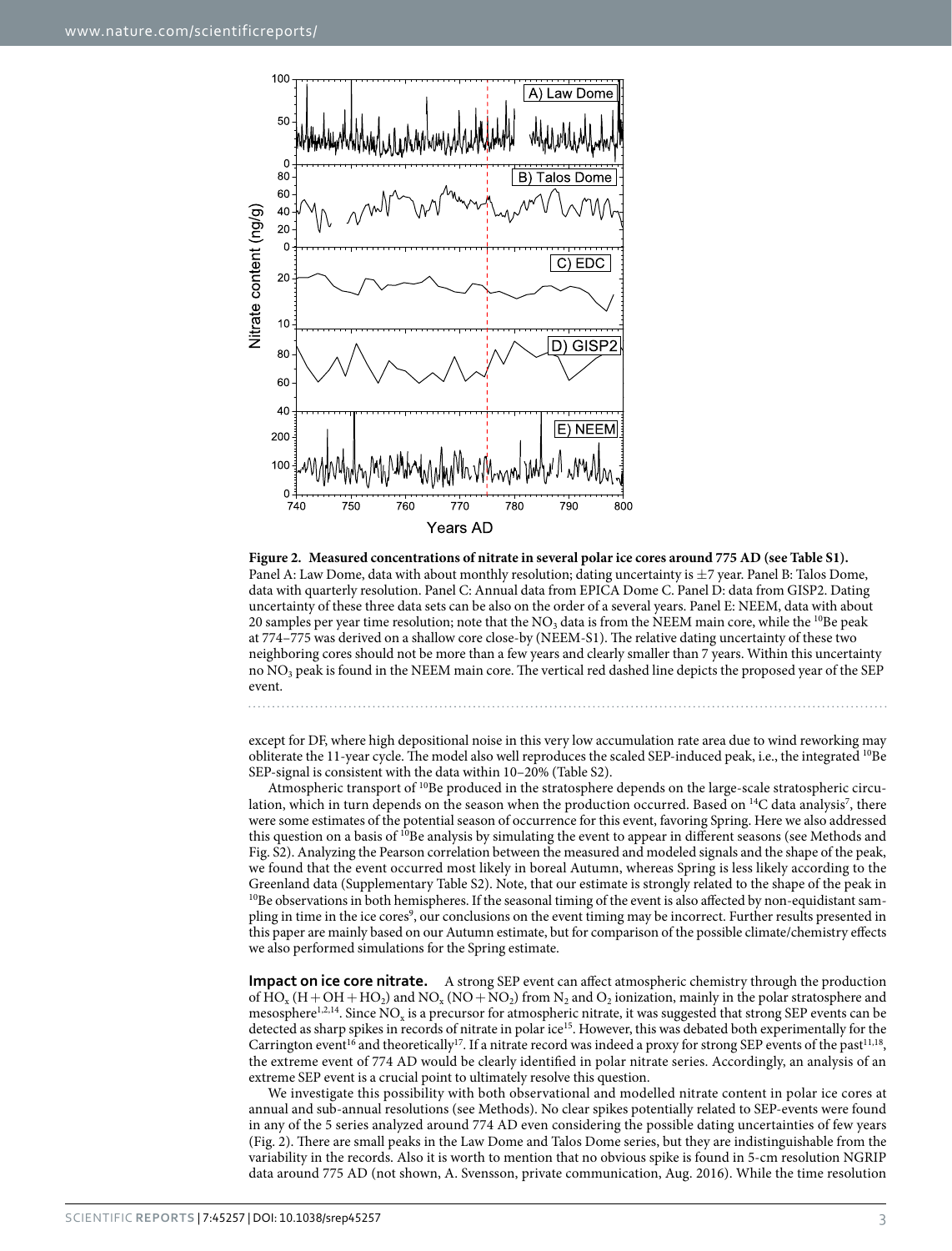

<span id="page-3-0"></span>**Figure 3. Measured and modelled deposited nitrate in the polar region, divided by the mean of the time-series.**  Panel A: 10 years of observational and monthly mean modelled data for the Greenland NEEM location. Panel B: zoom of panel A for the period July 774 – July 775 AD representing modelled monthly and daily mean data. Panel C: same as panel B but averaged over the whole polar cap (70–90°N). Grey and blue shaded areas represent modelled monthly mean and daily mean 1σ uncertainty, respectively. The event is assumed to occur on 01-Sep-774 (as denoted by the vertical red dashed line).

of GISP, EPICA Dome C and Talos Dome may be too coarse to distinguish such a spike[19,](#page-7-17) the Law Dome and NEEM series, with 12–20 samples per year, could have sufficient resolution to resolve a hypothetical spike. At the NEEM site both  $^{10}$ Be and NO<sub>3</sub><sup>−</sup> data are available, although derived from two separate neighboring cores with relative age uncertainties of the order of a few years. Thus for further illustration we use an analysis of the NEEM data ([Fig. 3](#page-3-0)). [Figure 3A](#page-3-0) shows the variability of the observed and modelled monthly deposition of nitrate for the NEEM location. The modelling results show a pronounced seasonal cycle caused by NO<sub>x</sub> emissions from other natural sources. The seasonal amplitude is in reasonable agreement with the observations given prevalent reworking of the snow pack after deposition, whereas the observed phase somewhat diverges, potentially due to intra-annual uncertainties of the sample dating due to a seasonal cycle in snow accumulation. In [Fig. 3A,](#page-3-0) there is no clear signal in the nitrate concentration, neither in simulated nor measured series, that could be associated with the extreme SEP event. [Figure 3B](#page-3-0) shows a one-year subsample of the modelled daily data for the same location. It shows a noticeable increase of deposited nitrate in September 774 AD, when the simulated event was placed, related to the tropospheric/lower stratospheric production. However, it is hardly distinguishable from the seasonal variability considering its uncertainty, defined by local meteorology, and cannot be discerned anymore in modeled monthly averages. This conclusion is valid also for other analyzed locations (not shown). A larger-scale picture is provided in [Fig. 3C](#page-3-0), depicting the same data as in panel B but averaged over the entire northern polar cap. A more pronounced nitrate increase can be seen, but it is still too small and short to be clearly distinguishable in observed and modelled monthly averaged time-series.

Thus, based on modeling results and measurements in different ice cores, we conclude that, even with a fine temporal resolution and excluding post-depositional processes, a nitrate signal of the SEP event of 774–775 AD is not observable in polar ice core records. Because of the relatively soft spectrum (even for such an extreme event), SEPs produce  $NO_x$  mostly in the polar stratosphere, from where it takes, depending on meteorological conditions<sup>20</sup>, several months to reach the troposphere. SEP-induced nitrate production in the troposphere would have a direct effect on ice core concentrations, but its fraction is very small (only several percent). Thus, no immediate big spikes can be expected in the nitrate records even in association with such an extreme SEP event. A longer spike lasting several years, as for  $^{10}Be$ , is also unlikely for nitrate, since in contrast to  $^{10}Be$ , whose production is defined by cosmic rays, nitrate has other natural sources with a pronounced seasonal variability. If such an extreme SEP event cannot produce a distinguishable peak in polar nitrate, it is very unlikely that smaller events would do<sup>16</sup>. This, however, does not necessarily exclude a possibility to use nitrate records as proxy for centennial GCR variability<sup>21</sup>. In general, our model shows a statistically significant increase (up to 50%) in deposited nitrate during the first month after the event in high-latitude regions (above 45°), obtained as monthly mean differences between runs with and without the event (See Methods). The effect, which is more pronounced for the southern hemisphere, (Fig. S3 in SM) can extend for several months due to a gradual transfer of the enhanced nitrate from the stratosphere.

**Impact on atmospheric chemistry, temperature, and dynamics.** The potential for SEP events to influence the Earth's atmosphere has been discussed for a long time based on analysis of satellite observations and numerical modelling<sup>[1](#page-7-0)[,2](#page-7-1)</sup>. Previous modelling studies, however, analyzed smaller or hypothetical events<sup>2,3</sup>. Typically, the initial  $HO_x$  and  $NO_x$  formation in the stratosphere leads to additional ozone depletion in  $NO_x$  and  $HO_x$  driven catalytic cycles followed by a decrease in temperature. This temperature anomaly then modulates the Polar-Night Jet Oscillation (PJO) (similarly to the solar 11-year UV variation effects<sup>[22](#page-7-20)</sup>) and creates a positive and, later, a negative wind anomaly both propagating down. The overall impact is stronger in the winter hemisphere because of air isolation by the polar vortex and the fact that coupling between polar stratosphere and troposphere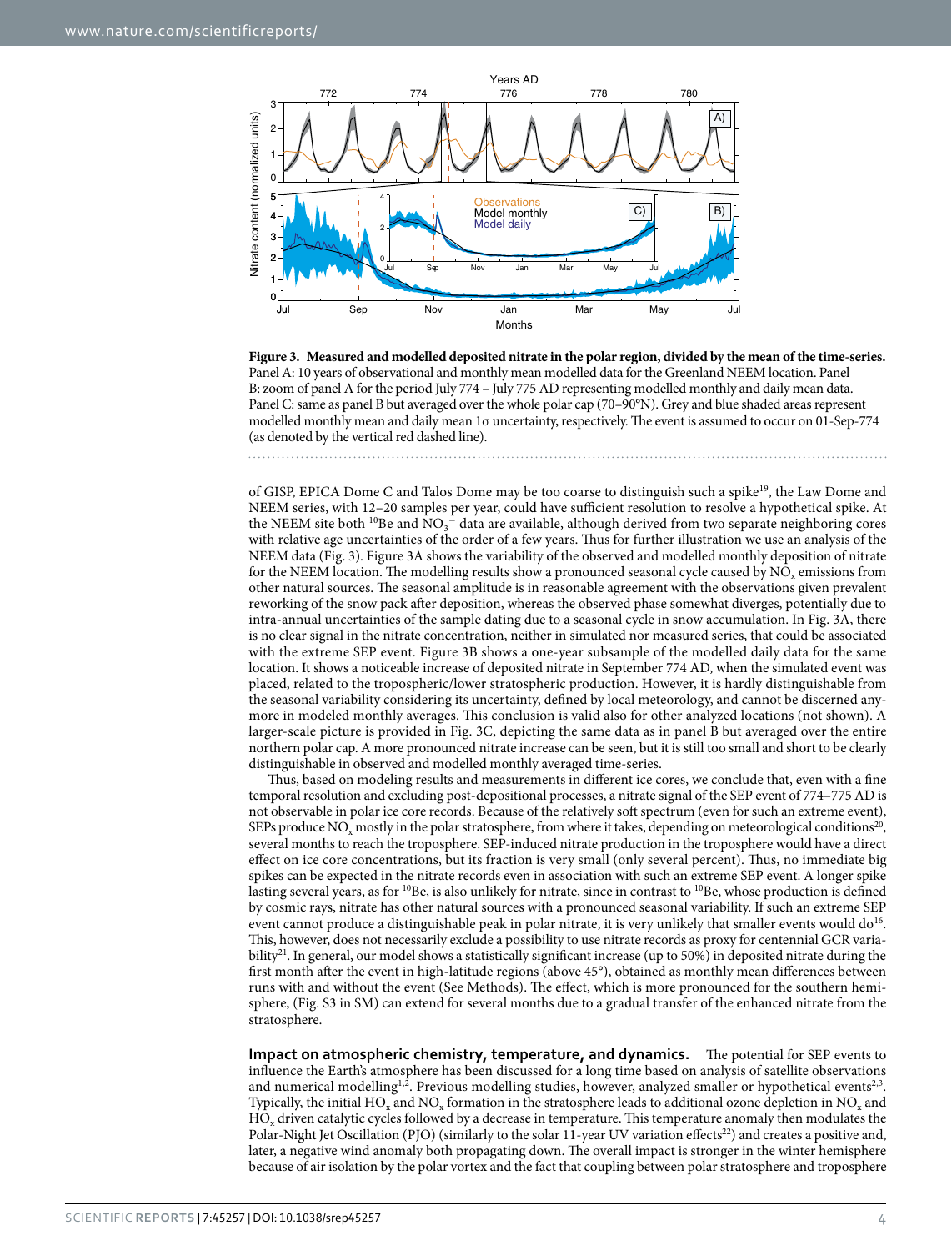

<span id="page-4-0"></span>

is the strongest during winter. [Figure 4A–D](#page-4-0) illustrates all these effects for the 775 event as a difference in northern polar NO<sub>y</sub>, ozone, temperature, and zonal wind between the modelling runs with and without the event in ionization rates (see Methods). Further propagation of the anomaly down to the troposphere is described by the so-called "top-down mechanism", which results in the modulation of the tropospheric circulation with local weather consequences<sup>23</sup>. In accordance with this, the model suggests that monthly mean near-ground land temperatures differ by up to 4K [\(Fig. 4E–F\)](#page-4-0) between the ensemble runs with and without the event. For December 774 AD the model yields an acceleration of the tropospheric mean flow in the northern hemisphere and thus a more pronounced meridional circulation causing warming over Siberia. For January 774 AD, conversely, the model predicts more significant (orange contour) cooling in Siberia, Europe and Canada caused by the negative stratospheric zonal mean zonal wind anomaly. The reduction of the zonal mean total ozone persists for at least one year (see Supplementary Fig. S4). The maximum decrease in the globally averaged total ozone is reached during the second month after the event at a level of −8.5% for the ensemble mean. Thomas *et al.*[3](#page-7-2) calculated potential effects of SEP events on life on Earth. From their estimates we can conclude that a −8.5% decrease in total ozone, as found here for the 774–775 event, would likely have only a moderate biological impact.

The Autumn scenario analyzed here provides the most favorable conditions to perturb the northern stratospheric vortex with the following downward propagation, as there is still sunlight to enhance a stratospheric temperature anomaly. For completeness we also performed an assessment of the climate effect of an event of the same size but occurring in spring 775, as suggested by Güttler *et al.*[7](#page-7-10) . Analysis of this scenario showed a similar global total ozone decrease and that by the northern winter next year there is still a statistically significant −10% ozone anomaly in the polar stratosphere. Polar stratospheric ozone anomaly can be considered as a forcing for the subsequent dynamical effects, and the Spring scenario therefore provides a several times weaker forcing compared to the Autumn scenario ( $\sim$  -20-40% during vortex formation, Fig. 4B). Nevertheless, our results suggest that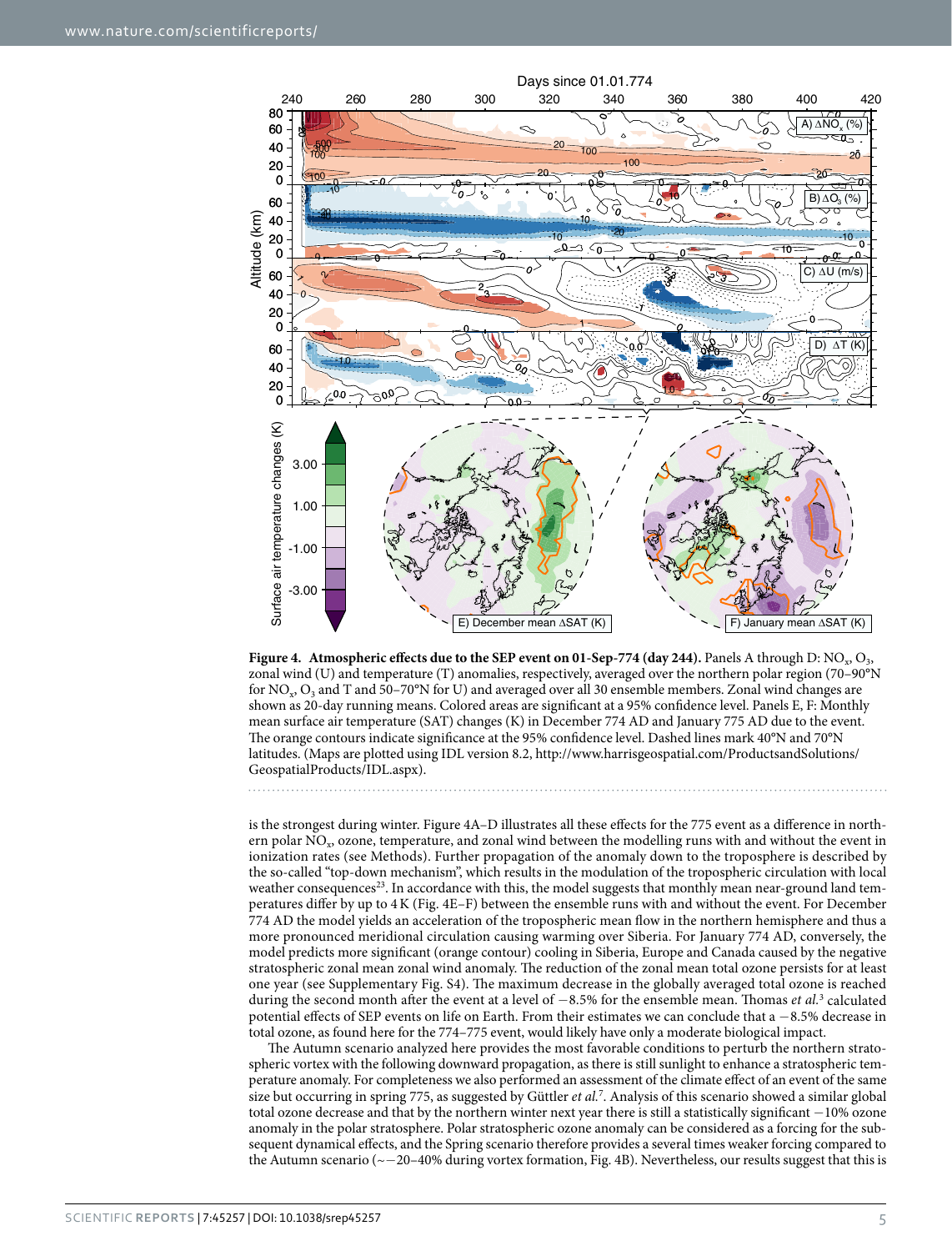still enough to modulate the PJO and, hence, the surface weather. Similar ~−10% forcing and dynamical effects were obtained by Calisto *et al.*<sup>[2](#page-7-1)</sup> for the weaker ( $\sim$ 2.5 times) hypothetical event. Therefore, we can conclude that regardless of whether the SEP event of the 775 AD-like size is placed in Spring or Autumn, there are still significant (albeit not catastrophic) changes to chemistry and dynamics of the northern hemisphere. Note, however, that the downward propagation of the signal is always subject to the current state of the vortex given by the strato-spheric wave-mean flow interactions of a particular year. Comparison with the results of Calisto et al.<sup>[2](#page-7-1)</sup>, who used a similar model, Autumn season, but present day conditions, also allows us to conclude that the stratospheric SEP effects on chemistry are not dramatically affected by the changing climate, since we also show ~2.5 times larger response in ozone and  $NO<sub>x</sub>$  for the Autumn scenario.

#### **Conclusions**

Based on our 3-D modelling results and observational data analysis, we conclude that the SEP event of 774–775 AD was able to decrease the stratospheric ozone for more than one year and thus to modulate the surface weather. In contrast to previous hypothetical estimates<sup>[3](#page-7-2)</sup>, our analysis is based on the latest event strength assessment<sup>[6](#page-7-5),9</sup>, which, as we show, is also supported by good agreement between modelled and observed <sup>10</sup>Be deposition variability. Similarly to prior conclusions<sup>16,17</sup>, our results suggest that even an extreme SEP event cannot be resolved in ice core nitrate time-series devaluating it as a potential proxy for SEP events. Since the analyzed SEP event is the strongest known in the Holocene<sup>[4,](#page-7-3)12</sup>, our results can serve as a realistic upper bound (worst-case scenario) of the possible effect of SEP events on the atmosphere.

#### **Methods**

**Chemistry-climate model.** We used the chemistry-climate model (CCM) SOCOL v3.0, which mainly consists of the dynamical core MA-ECHAM5 and the chemical core MEZON, interacting with each other every 2 modelling hours. The model has 39 vertical levels between Earth's surface and 0.01 hPa (~80 km). For the present study, we used the horizontal resolution of about  $2.8^\circ \times 2.8^\circ$  (T42). The detailed description of the model is given by Stenke *et al.*[24.](#page-7-22) Compared to the model version described by Stenke *et al.*[24,](#page-7-22) the present model underwent some further improvements such as the more detailed tropospheric isoprene chemistry<sup>25</sup>, interactive lightning NO<sub>x</sub> parameterization<sup>[2](#page-7-1)5</sup>, parameterizations of energetic particles effects of different origin including GCR and SEP<sup>2</sup> and the extra-heating parameterization allowing a precise simulation of the 11-year cycle in the heating rates<sup>26</sup>. The main boundary conditions driving the model are the prescribed fields of sea surface temperature (SST), sea ice coverage (SIC), stratospheric and tropospheric aerosols, spectral solar irradiance (SSI) and emissions of greenhouse gases (GHG) and ozone-destroying substances (ODS). It should be noted that continental surface temperatures respond to the SEP-induced forcing [\(Fig. 4E–F](#page-4-0)). The fact that SST and SIC are prescribed does not compromise the model results, because ocean effects would be essentially the same with interactive or prescribed ocean under such a short-lived forcing (given the large heat capacity of the ocean mixed layer).

In the stratosphere, <sup>10</sup>Be gets readily attached to stratospheric aerosols, but in the model is transported like a gas without additional gravitational settling. This is partly justified by the small size of the background aerosol particles with average sedimentation speeds less than 250 m per month in the stratosphere. Removal of <sup>10</sup>Be from the stratosphere is organized using predefined effective dry deposition velocities in the lowest model layer for different types of surfaces (0.6, 0.8, 0.1 cm/s for land, sea, and ice, respectively). Although this represents a very simplified approach, as aerosol attached <sup>10</sup>Be is affected strongly by wet deposition, model estimates agree with the relative global tropospheric burden (~12%) from the detailed modelling by Heikkilä *et al.*[27](#page-7-25) (11–13%). The model also considers dry deposition of several chemical gaseous species including species from the nitrogen group (NO, NO<sub>2</sub>, HNO<sub>3</sub>, N<sub>2</sub>O<sub>5</sub> and PAN) using predefined dry deposition velocities<sup>24</sup>. In addition, the removal of the soluble HNO<sub>3</sub> by tropospheric precipitation is represented by a constant removal rate of  $4\times10^{-6}$  s<sup>-1</sup>. Here, we analyze the sum of the modelled wet and dry deposition fluxes of HNO<sub>3</sub>.

**<sup>10</sup>Be, NO<sub>x</sub> and HO<sub>x</sub> production rates.** We assumed that the event of 774–775 AD had a very hard energy spectrum similar to that of the strongest directly recorded SEP event of 23-Feb-1956, which caused the strongest trop-ospheric ionization over the last 60 years<sup>[28](#page-7-26)</sup>. The assumption of the hard spectrum is validated by a recent analysis<sup>29</sup> of ground level enhancement (GLE) events. The spectrum was taken in the form of the Band-function as param-eterized by Tylka and Dietrich<sup>30</sup>, but scaled up by a factor of 45 as obtained from analyses<sup>[6](#page-7-5),9</sup> of cosmogenic isotope data of <sup>14</sup>C, <sup>10</sup>Be and <sup>36</sup>Cl. The total fluence of SEPs with energy above 30 MeV for this event is estimated as  $F_{30}$  = 4.5 × 10<sup>10</sup> cm<sup>-2</sup>. The  $F_{200}$  fluence (>200 MeV)<sup>31</sup> was about 8 × 10<sup>9</sup> cm<sup>-2</sup>. An instantaneous (1-day duration) injection of SEP into the atmosphere with isotropic flux was assumed.

For the <sup>10</sup>Be production we used the CRAC:10Be model<sup>32</sup> which simulates the cosmic-ray induced atmospheric cascade using a direct Monte-Carlo method. The model yields the 3D (geographical coordinates and altitude) time-dependent rates of 10Be production in the atmosphere. Further transport of beryllium was treated by the CCM SOCOL. The simulated <sup>10</sup>Be background concentration (see Fig. S5 in SM) appeared to be in good agreement with the recent results<sup>33</sup> obtained using the same production rates by GCR, with slightly higher stratospheric concentrations in the polar regions and lower concentration in the tropics. Such redistribution, among other modelling differences, can be attributed to the fact that SOCOL generally shows faster Brewer-Dobson circulation than other models. On the other hand, Delaygue *et al.*[33](#page-7-31) also noted that their model underestimates maximum concentrations compared to observations.

For cosmogenic production of nitrate, we first calculated the atmospheric ionization rate by energetic particles using the CRAC:CRII model<sup>34</sup>. Then the ionization rate was used as an input for the CCM SOCOL which treats the chemical and transport changes. Other sources of nitrate in the model are lightning, biomass burning and stratospheric decomposition of  $N_2O$ . Note that we do not consider any post-depositional chemistry and re-emission from the snowpack.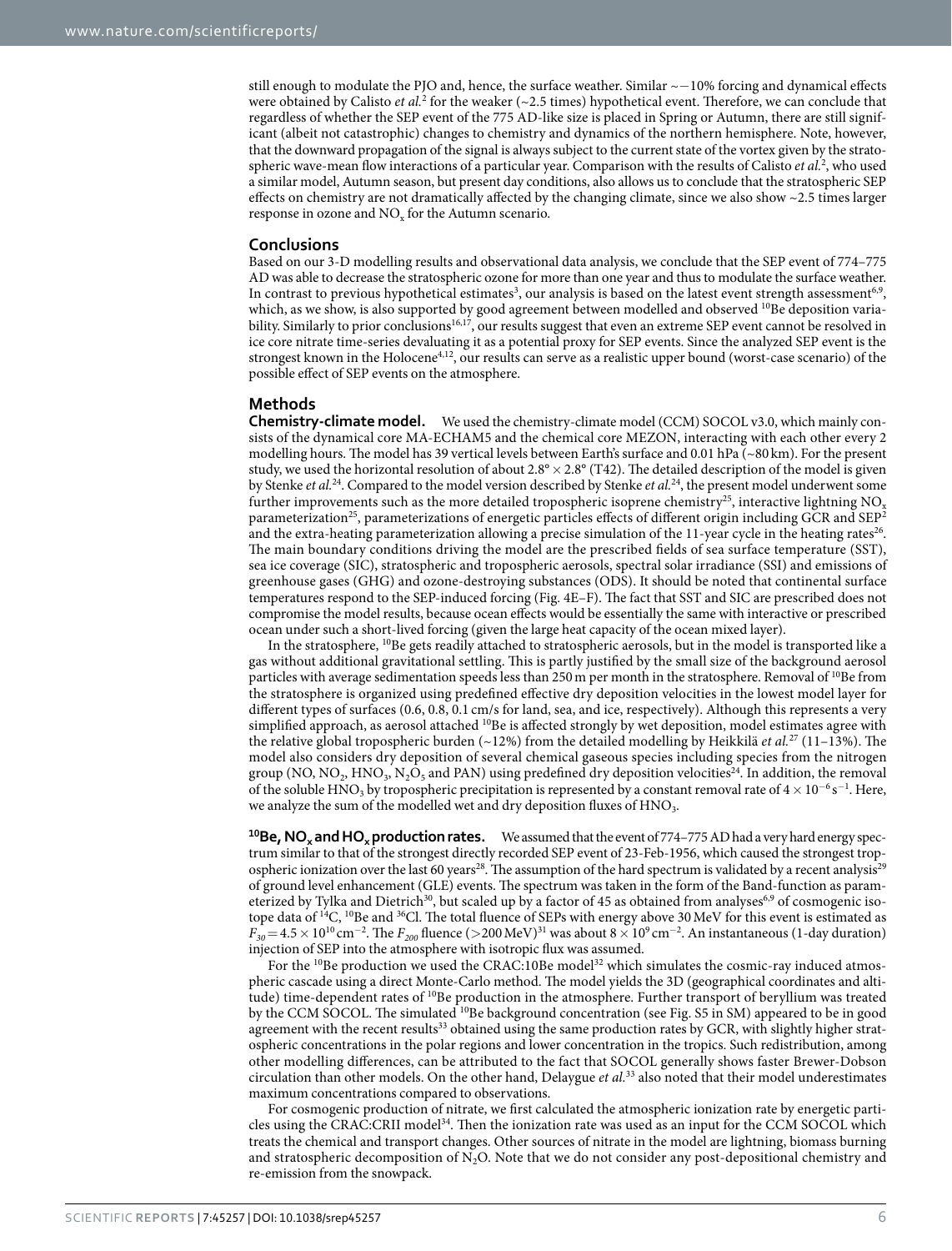**Design of numerical experiments.** For our numerical experiments, we aimed at reproducing the conditions of the 8<sup>th</sup> century as close as possible despite very limited measurement data being available. For SST, which is the main climate driver for our model, we used a reconstruction derived from a set of global proxy data<sup>35</sup>. As the mid-20<sup>th</sup> century is estimated to have approximately the same temperatures in this reconstruction as in the end of the 8th century, we set all other boundary conditions constant at the 1960-year level, keeping the interannual variability and disabling all anthropogenic sources of aerosols, GHG and ODS. We assumed only background stratospheric aerosol concentrations, since there were no large volcanic eruptions at that time<sup>10</sup>. The SEP event occurred on a background of permanent flux of galactic cosmic rays (GCR) which is subject to solar modulation with roughly 11-year periodicity. The level of cosmic ray modulation was moderate ( $\phi \approx 500$ –550 MV) during that period<sup>[36](#page-7-34),37</sup>, similar to that during the 1970's. Accordingly, in order to model the effects of the GCR background and SSI we assumed a moderate 11-year cycle with the modulation parameter φ varying between 400 MV (solar minimum) and 700 MV (solar maximum) with the phases derived from the <sup>10</sup>Be observations [\(Fig. 1](#page-1-0)). Both GCR and SEP are additionally shielded by the geomagnetic field in the vicinity of Earth. We modelled this effect as well using the geomagnetic field for the epoch 750–800 AD from a recent archeomagnetic reconstruction<sup>[38](#page-7-36)</sup> and calculating the effective geomagnetic rigidity cutoffs for each location on Earth applying an eccentric dipole approximation.<br>After a 10-year spin-up we initiated a 5-member 30-year long ensemble run from 771 AD to 800 AD. Four

<sup>10</sup>Be injection scenarios were modelled with identical parameters except for the date of particle injection, being 01-June, 01-September, 01-December of the year 774 AD and 01-March of the year 775, respectively. For the nitrate deposition and chemistry analysis we performed a 30-member ensemble run for the years 774–775 with the ionization event set on the 01-September of 774 AD and a control run with the same 30 members but without the event. Then, in order to isolate the atmospheric effects caused by the event, we subtracted control runs from runs with the event and calculated the statistical significance of the difference. In addition, we also performed the same procedure but for the event initiated on the 01-March of 775 AD and 20 ensemble members.

**<sup>10</sup>Be and Nitrate observations.** Here we use data of the depositional 10Be flux with quasi-annual resolution from four different ice cores ([Fig. 1](#page-1-0) and Table S1 in supplements): two from Antarctica (Dome Fuji and WDC/WAIS) and two from Greenland (NGRIP and NEEM-S1). The depositional flux is obtained as a product of the 10Be concentrations measured in ice cores using the Acceleration Mass Spectrometry (AMS) method (see details in Beer *et al.*[13](#page-7-9)) and snow accumulation rates which are yielded by flow model (Dome Fuji) or annual layer counting and thinning function model results (WDC, NEEM, NGRIP). The absolute dating uncertainties at 775 AD are within  $\pm$ 7 years, but since the <sup>10</sup>Be peak is clearly seen in all the data series, we have adjusted timing of the data to match the peaks<sup>[10](#page-7-8)</sup> (See Table S2 in SM), so that the year 775 AD is set as year 0 in our results.

The nitrate records used in this work were derived from four ice cores (Supplementary Table S1): three from Antarctica (Law Dome, Talos Dome, EPICA Dome C) and two from Greenland (NEEM main core, GISP2). Nitrate measurements were carried out by different analytical methods for different ice cores. A classical Ion Chromatography method on discrete samples was applied to the Law Dome and GISP2 ice cores<sup>39</sup> whereas for the other three cores, a continuous (NEEM main core) or a quasi-continuous method (Talos Dome, EDC) were used, coupling the measuring devices to a melting system. In particular, a spectrophotometric Continuous Flow Analysis (CFA) method was employed for the NEEM main core<sup>40</sup> and two Fast Ion Chromatography (FIC) methods for the EDC and Talos Dome cores<sup>41</sup>. The high annual accumulation rate at the Law Dome (and NEEM) sites allows annual layer counting; NEEM dating has been recently revised further according to Sigl *et al.*[10.](#page-7-8) Talos Dome and EDC cores were dated through an accurate match of volcanic signatures with the WDC/WAIS core, according to Sigl *et al.*<sup>10</sup> providing a similar dating uncertainty ( $\pm$ 2 years).

**Uniqueness of the event in <sup>14</sup>C data.** Presently, only two extreme SEP events have been discovered in the past: around 775 AD<sup>5</sup> and 994 AD<sup>42</sup>. It is unlikely that an event stronger than that of 775 AD will be found for the Holocene. The Japanese team<sup>[5](#page-7-4)</sup> performed a systematic search for the events, starting from annually resolved  $\Delta^{14}$ C measurements around the sharpest peak increase over the Holocene in the INTCAL dataset (~0.4‰/ year) around 775 AD and found the event<sup>5</sup> (note that the 775 AD peak is clearly distinguishable in the decadal Δ14C INTCAL dataset - see Usoskin *et al.*[4](#page-7-3) ). Then they analyzed the second peak (~0.2‰/year) and discovered a smaller event at 994 AD<sup>42</sup> which is barely seen in the INTCAL data. After that, the team has performed high-resolution  $\Delta^{14}$ C measurements around four other peaks (~0.3‰/year) over the last several millennia and found no additional events<sup>12</sup>. Overall, there are 15 intervals with increase rates  $> 0.3\%$ /year in the INTCAL13 dataset over the Holocene<sup>14</sup>, out of which five have been measured with high resolution leading to the discovery of the 775 AD event, while four others were not related to SEP events. Only two intervals over the Holocene contain increase rates comparable to that of 775 AD (~0.4‰/year). Even if these intervals correspond to the SEP-like sharp events, they should not be much stronger than the event of 775 AD. In particular, an event twice as strong as that of 775 AD would have produced a large spike in the INTCAL data which could not be missed<sup>4</sup>. Thus, we conclude that even though the event of 775 AD is not necessarily unique, it can reliably serve as the worst case scenario over the last millennia, because it is unlikely that an event significantly stronger than that had occurred during the entire Holocene.

**Statistics.** Model statistical significance is tested using a Student *t*-test<sup>43</sup> with the null hypothesis that the difference in means between the runs with and without the event is not significantly different from zero. The significance of the correlation coefficients was estimated by the non-parametric random-phase method<sup>[44](#page-7-42)</sup>. Model uncertainties  $(1\sigma)$  were calculated from the ensemble members and represent the internal variability of the model.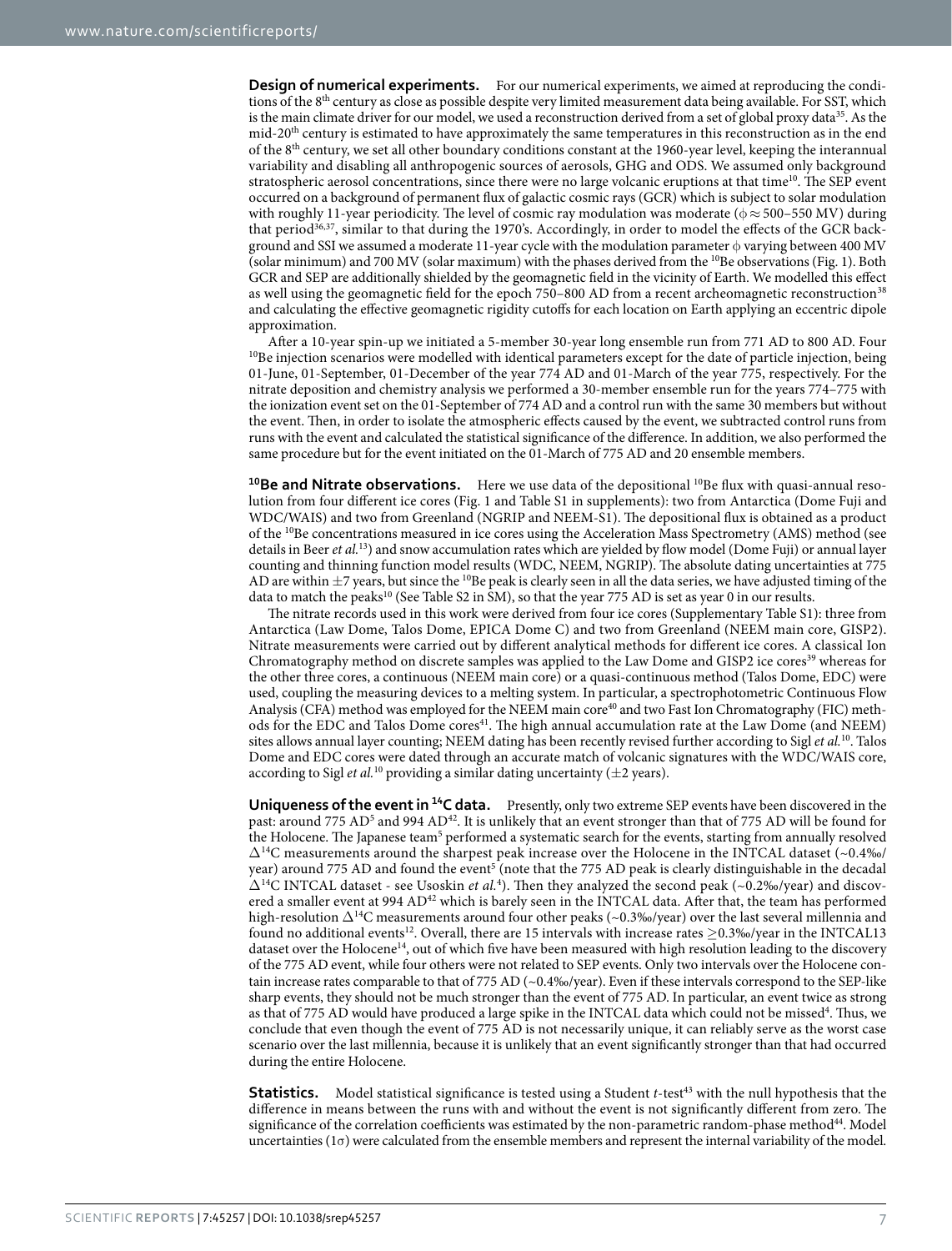#### **References**

- 1. Crutzen, P. J. *et al.* Solar proton events: Stratospheric sources of nitric oxide. *Science* **189,** 457–458 (1975).
- <span id="page-7-1"></span><span id="page-7-0"></span>2. Calisto, M., Usoskin, I. & Rozanov, E. Influence of a Carrington-like event on the atmospheric chemistry, temperature and dynamics. Environ. *Res. Lett*. **8** (2013).
- <span id="page-7-2"></span>3. Thomas, B. C., Melott, A. L., Arkenberg, K. R. & Snyder, B. R. Terrestrial effects due to possible astrophysical sources of an AD 774- 775 increase in 14C production. *Geophys. Res. Lett.* **40,** 1237–1240 (2013).
- <span id="page-7-3"></span>4. Usoskin, I. G. & Kovaltsov, G. A. Occurrence of Extreme Solar Particle Events: Assessment from Historical Proxy Data. *Astrophys. J.* **757,** 92 (2012).
- <span id="page-7-4"></span>5. Miyake, F., Nagaya, K., Masuda, K. & Nakamura, T. A signature of cosmic-ray increase in ad 774-775 from tree rings in Japan. *Nature* **486,** 240–242 (2012).
- <span id="page-7-10"></span><span id="page-7-5"></span>6. Usoskin, I. G. *et al.* The AD 775 cosmic event revisited: the Sun is to blame. *Astron. Astrophys***. 552,** L3 (2013).
- 7. Guettler, D. *et al.* Rapid increase in cosmogenic 14C in AD 775 measured in New Zealand kauri trees indicates short-lived increase in 14C production spanning both hemispheres. *Earth Planet. Sci. Lett.* **411,** 290–297 (2015).
- 8. Jull, A. J. T. *et al.* Excursions in the 14 C record at A.D. 774-775 in tree rings from Russia and America. *Geophys. Res. Lett*. **41,** 3004–3010 (2014).
- <span id="page-7-6"></span>9. Mekhaldi, F. *et al.* Multiradionuclide evidence for the solar origin of the cosmic-ray events of AD 774/5 and 993/4. *Nature Comm.* **6,** 8611 (2015).
- <span id="page-7-8"></span>10. Sigl, M. *et al.* Timing and climate forcing of volcanic eruptions for the past 2,500 years. *Nature* **523,** 543–549 (2015).
- <span id="page-7-15"></span>11. Miyake, F. *et al.* Cosmic ray event of A.D. 774-775 shown in quasi-annual 10Be data from the Antarctic Dome Fuji ice core. Geophys. *Res. Lett*. **42,** 84–89 (2015).
- <span id="page-7-7"></span>12. Miyake, F. *et al.* Search for annual carbon-14 excursions in the past, *Radiocarbon*, in press (2016).
- <span id="page-7-9"></span>13. Beer, J., McCracken, K. & von Steiger, R. *Cosmogenic Radionuclides: Theory and Applications in the Terrestrial and Space Environments*. Springer, Berlin (2012).
- <span id="page-7-11"></span>14. Jackman, C. H. & McPeters, R. D. The effect of solar proton events on ozone and other constituents. *Solar Variability and Its Effects on Climate, Geophys. Monogr. Ser*. vol. 141, edited by J. M. Pap & P. Fox, pp. 305–319, AGU, Washington, D. C (2004).
- <span id="page-7-12"></span>15. McCracken, K. G., Dreschhoff, G. A. M., Zeller, E. J., Smart, D. F. & Shea, M. A. Solar cosmic ray events for the period 1561-1994: 1. identification in polar ice. 1561-1950. *J. Geophys. Res.* **106,** 21585–21598 (2001).
- <span id="page-7-13"></span>16. Wolff, E. W. *et al.* The Carrington event not observed in most ice core nitrate records. *Geophys. Res. Lett.* **39,** L08503 (2012).
- <span id="page-7-14"></span>17. Duderstadt, K. A. *et al.* Nitrate ion spikes in ice cores not suitable as proxies for solar proton events, *J. Geophys. Res. Atmos.* **121,** 2994–3016 (2016).
- <span id="page-7-16"></span>18. Melott, A. L. *et al.* Atmospheric ionization by high-fluence, hard-spectrum solar proton events and their probable appearance in the ice core archive, *J. Geophys. Res. Atmos.* **121** (2016).
- <span id="page-7-17"></span>19. Smart, D. F., Shea, M. A., Melott, A. L. & Laird, C. M. Low time resolution analysis of polar ice cores cannot detect impulsive nitrate events. *J. Geophys. Res.* **119,** 9430–9440 (2014).
- <span id="page-7-18"></span>20. Mann, G. W., Davies, S., Carslaw, K. S. & Chipperfield, M. P. Factors controlling Arctic denitrification in cold winters of the 1990s. *Atmos. Chem. Phys.* **3,** 403–416, 475 (2003).
- <span id="page-7-19"></span>21. Traversi, R. *et al.* The Laschamp geomagnetic excursion featured in nitrate record from EPICA-Dome C ice core. *Sci. Rep*. **6,** 20235 (2016).
- <span id="page-7-20"></span>22. Kuroda, Y. & Kodera, K. Effect of the solar cycle on the Polar-Night Jet Oscillation. *J. Met. Soc. Japan*, **80,** 973–984 (2001).
- <span id="page-7-21"></span>23. Kidston, J. *et al.* Stratospheric influence on tropospheric jet streams, storm tracks and surface weather, *Nature Geoscience* (2015). 24. Stenke, A. *et al.* The SOCOL version 3.0 chemistry-climate model: description, evaluation, and implications from an advanced
- <span id="page-7-23"></span><span id="page-7-22"></span>transport algorithm. *Geosci. Model Dev.* **6,** 1407–1427 (2013).
- 25. Revell, L. E. *et al.* Drivers of the tropospheric ozone budget throughout the 21st century under the medium-high climate scenario RCP 6.0. *Atmos. Chem. Phys*. **15,** 5887–5902 (2015).
- <span id="page-7-24"></span>26. Sukhodolov, T. *et al.* Evaluation of the ECHAM family radiation codes performance in the representation of the solar signal. *Geosci. Model Development* **7,** 2859–2866 (2014).
- <span id="page-7-25"></span>27. Heikkilä, U., Beer, J & Feichter, J. Meridional transport and deposition of atmospheric 10Be. *Atmos. Chem. Phys.* **9,** 515–527 (2009).
- <span id="page-7-26"></span>28. Usoskin, I. G., Kovaltsov, G. A., Mironova, I. A., Tylka, A. J. & Dietrich, W. F. Ionization effect of solar particle GLE events in low and middle atmosphere. *Atmos. Chem. Phys.* **11,** 1979–1988 (2011).
- <span id="page-7-27"></span>29. Asvestari E. *et al.* Analysis of Ground Level Enhancements (GLE): Extreme solar energetic particle events have hard spectra, Adv. *Space Res* (2017).
- <span id="page-7-28"></span>30. Tylka, A. & Dietrich, W. A new and comprehensive analysis of proton spectra in ground-level encahnced (GLE) solar particle events. *In 31th International Cosmic Ray Conference*, Lod´z, Poland, Universal Academy Press (2009).
- <span id="page-7-29"></span>31. Kovaltsov, G. A., Usoskin, I. G., Cliver, E. W., Dietrich, W. F. & Tylka, A. J. Fluence Ordering of Solar Energetic Proton Events Using Cosmogenic Radionuclide Data. *Solar Phys* **289,** 4691–4700 (2014).
- <span id="page-7-30"></span>32. Kovaltsov, G. A. & Usoskin, I. G. A new 3D numerical model of cosmogenic nuclide 10Be production in the atmosphere. *Earth Planet. Sci. Lett.* **291,** 182–188 (2010).
- <span id="page-7-31"></span>33. Delaygue, G., Bekki, S. & Bard, E. Modelling the stratospheric budget of beryllium isotopes. *Tellus B*, **67,** pp. 28582 (2015).
- <span id="page-7-32"></span>34. Usoskin, I. G., Kovaltsov, G. A. & Mironova, I. A. Cosmic ray induced ionization model CRAC:CRII: An extension to the upper atmosphere, *J. Geophys. Res.* **115,** D10302 (2010).
- <span id="page-7-33"></span>35. Mann, M. E. *et al.* Global signatures and dynamical origins of the Little Ice Age and Medieval Climate Anomaly. *Science* **326(5957),** 1256–1260 (2009).
- 36. Steinhilber, F. *et al.* 9,400 years of cosmic radiation and solar activity from ice cores and tree rings, *PNAS*, **109,** 5967 (2012).
- <span id="page-7-36"></span><span id="page-7-35"></span><span id="page-7-34"></span>37. Usoskin, I. G. *et al.* Evidence for distinct modes of solar activity, Astron. *Astrophys*. **562,** L10 (2014).
- 38. Licht, A., Hulot, G., Gallet, Y. & Thébault, E. Ensembles of low degree archeomagnetic field models for the past three millennia. *Phys. Earth Planet. Inter.* **224,** 38–67 (2013).
- <span id="page-7-37"></span>39. Curran, M. & Palmer, A. Suppressed ion chromatography methods for the routine determination of ultra low level anions and cations in ice cores. *Journal of Chromatography A*, **919,** 107–113 (2001).
- <span id="page-7-38"></span>40. Kaufmann, B. *et al.* An improved Continuous Flow Analysis (CFA) system for high-resolution field measurements on ice cores. *Environmental Science & Technology*, **42,** 8044–8050 (2008).
- <span id="page-7-39"></span>41. Severi, M., Becagli, S., Traversi, R. & Udisti, R. Recovering Paleo-Records from Antarctic Ice-Cores by Coupling a Continuous Melting Device and Fast Ion Chromatography. *Anal. Chem*. **87(22),** 11441–11447 (2015).
- <span id="page-7-40"></span>42. Miyake, F., Masuda, K. & Nakamura, T. Another rapid event in the carbon-14 content of tree rings, *Nature Comm*. (2013).
- <span id="page-7-41"></span>43. Rice, J. A. Mathematical Statistics and Data Analysis, Third Edition, *Duxbury Advanced* (2006).
- <span id="page-7-42"></span>44. Ebisuzaki, W. A method to estimate the statistical significance of a correlation when the data are serially correlated. *J. Climate* , **10(9),** 2147–2153 (1997).

#### **Acknowledgements**

This research was funded in part by the Swiss National Science Foundation under grant agreements 200020\_140573, 200020\_153302, CRSI122-130642 (FUPSOL) and CRSII2-147659 (FUPSOL II). The long-term